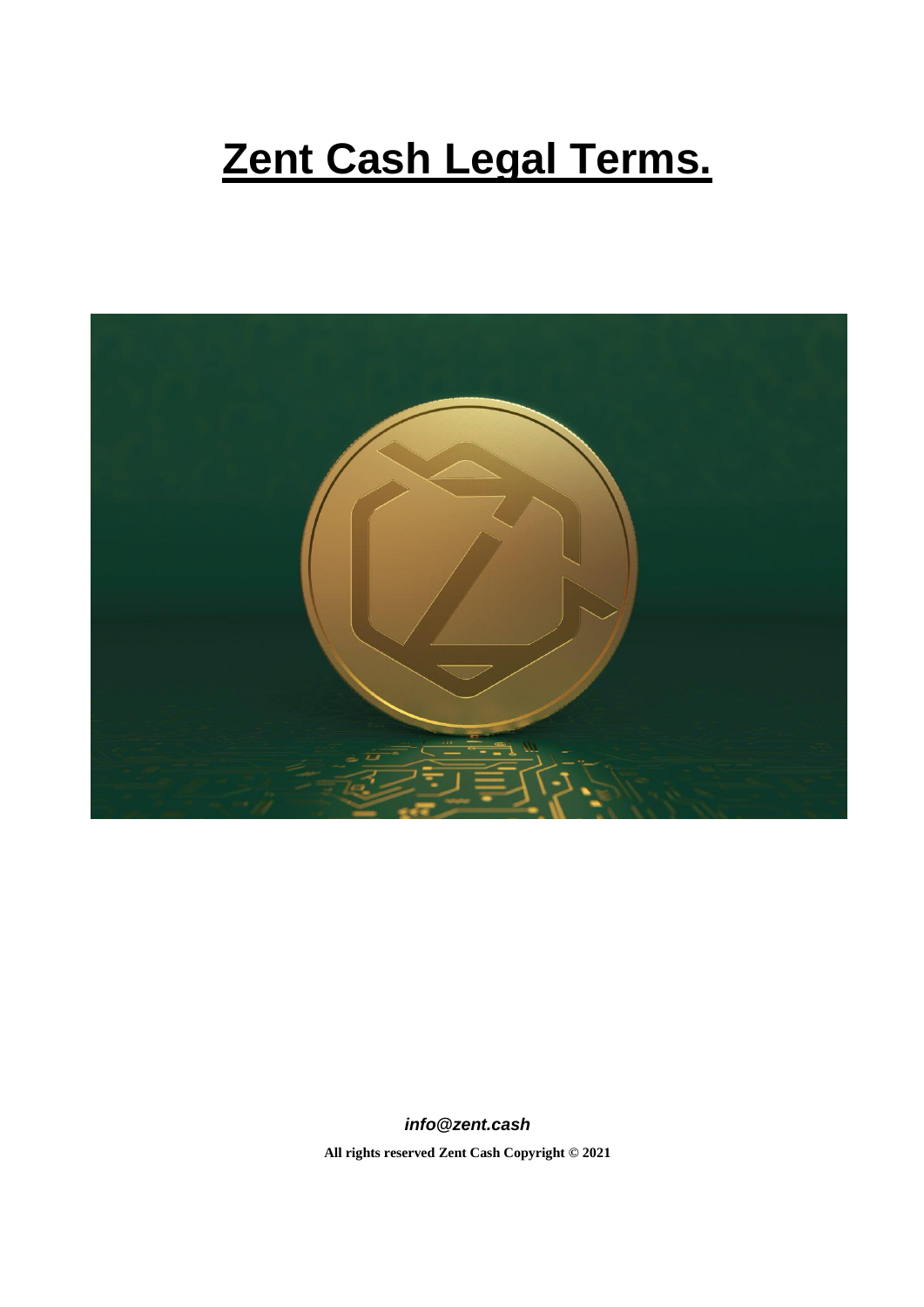#### **1. Information published on zent.cash**

The website https://zent.cash/ (hereinafter, referred to as the "Website") provides information and material of a general nature. You are not authorized and nor should you rely on the Website for legal advice, business advice, or advice of any kind. You act at your own risk in reliance on the contents of the Website. Should you make a decision to act or not act you should contact a licensed attorney in the relevant jurisdiction in which you want or need help. In no way are the owners of, or contributors to, the Website responsible for the actions, decisions, or other behavior taken or not taken by you in reliance upon the Website.

#### **2. Translations**

The Website may contain translations of the English version of the content available on the Website. These translations are provided only as a convenience. In the event of any conflict between the English language version and the translated version, the English language version shall take precedence. If you notice any inconsistency, please report them on info@zent.cash.

#### **3. Risks related to the use of Zent Cash**

The Website will not be responsible for any losses, damages or claims arising from events falling within the scope of the following five categories:

(1) Mistakes made by the user of any Zent Cash-related software or service, e.g., forgotten passwords, payments sent to wrong Zent Cash addresses, and accidental deletion of wallets.

(2) Software problems of the Website and/or any Zent Cash-related software or service, e.g., corrupted wallet file, incorrectly constructed transactions,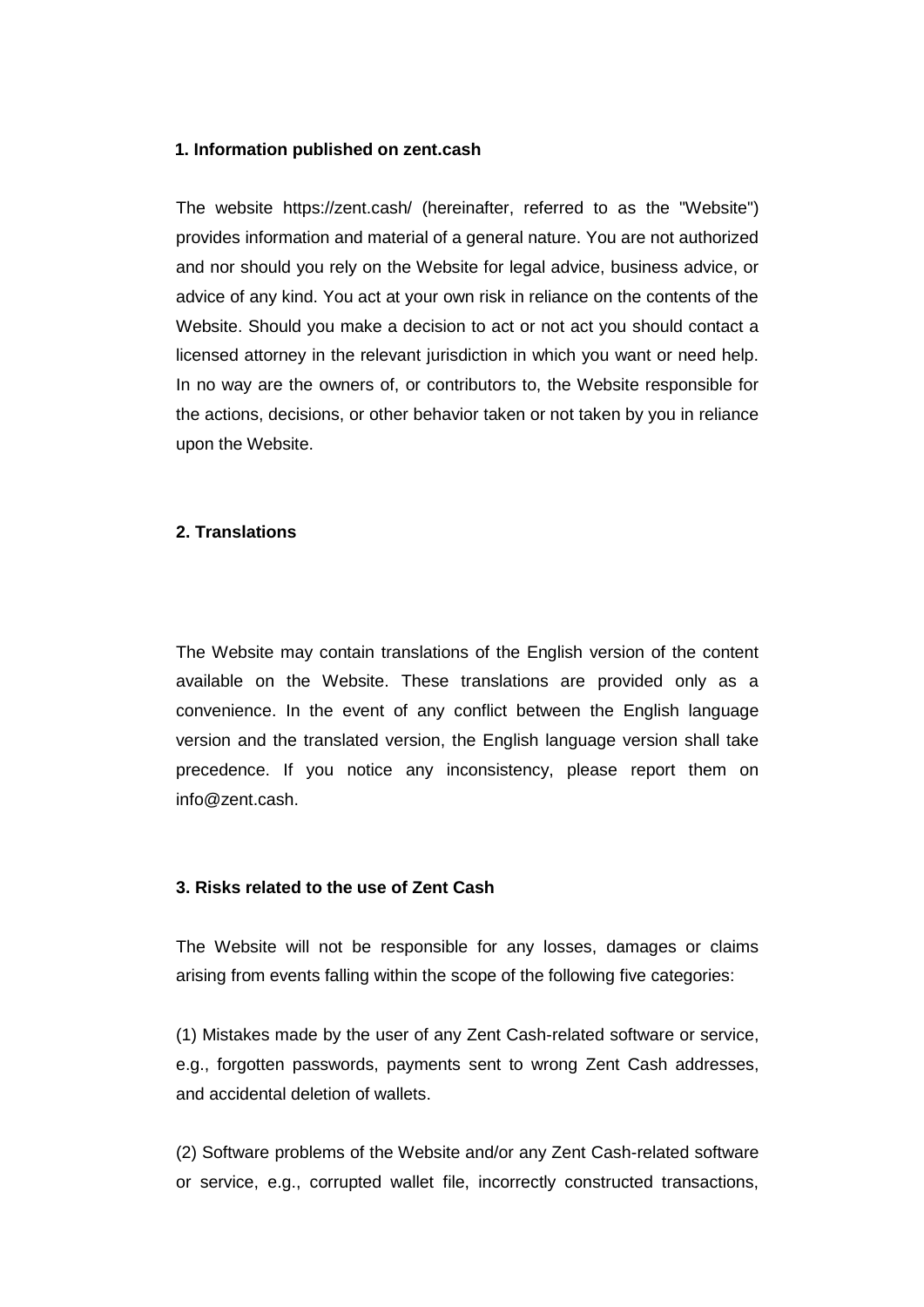unsafe cryptographic libraries, malware affecting the Website and/or any Zent Cash-related software or service.

(3) Technical failures in the hardware of the user of any Zent Cash-related software or service, e.g., data loss due to a faulty or damaged storage device.

(4) Security problems experienced by the user of any Zent Cash-related software or service, e.g., unauthorized access to users' wallets and/or accounts.

(5) Actions or inactions of third parties and/or events experienced by third parties, e.g., bankruptcy of service providers, information security attacks on service providers, and fraud conducted by third parties.

## **4. Investment risks**

The investment in Zent Cash can lead to loss of money over short or even long periods. The investors in Zent Cash should expect prices to have large range fluctuations. The information published on the Website cannot guarantee that the investors in Zent Cash would not lose money.

#### **5. Compliance with tax obligations**

The users of the Website are solely responsible to determinate what, if any, taxes apply to their Zent Cash transactions. The owners of, or contributors to, the Website are not responsible for determining the taxes that apply to Zent Cash transactions.

#### **6. The Website does not store, send, or receive Zent Cash**